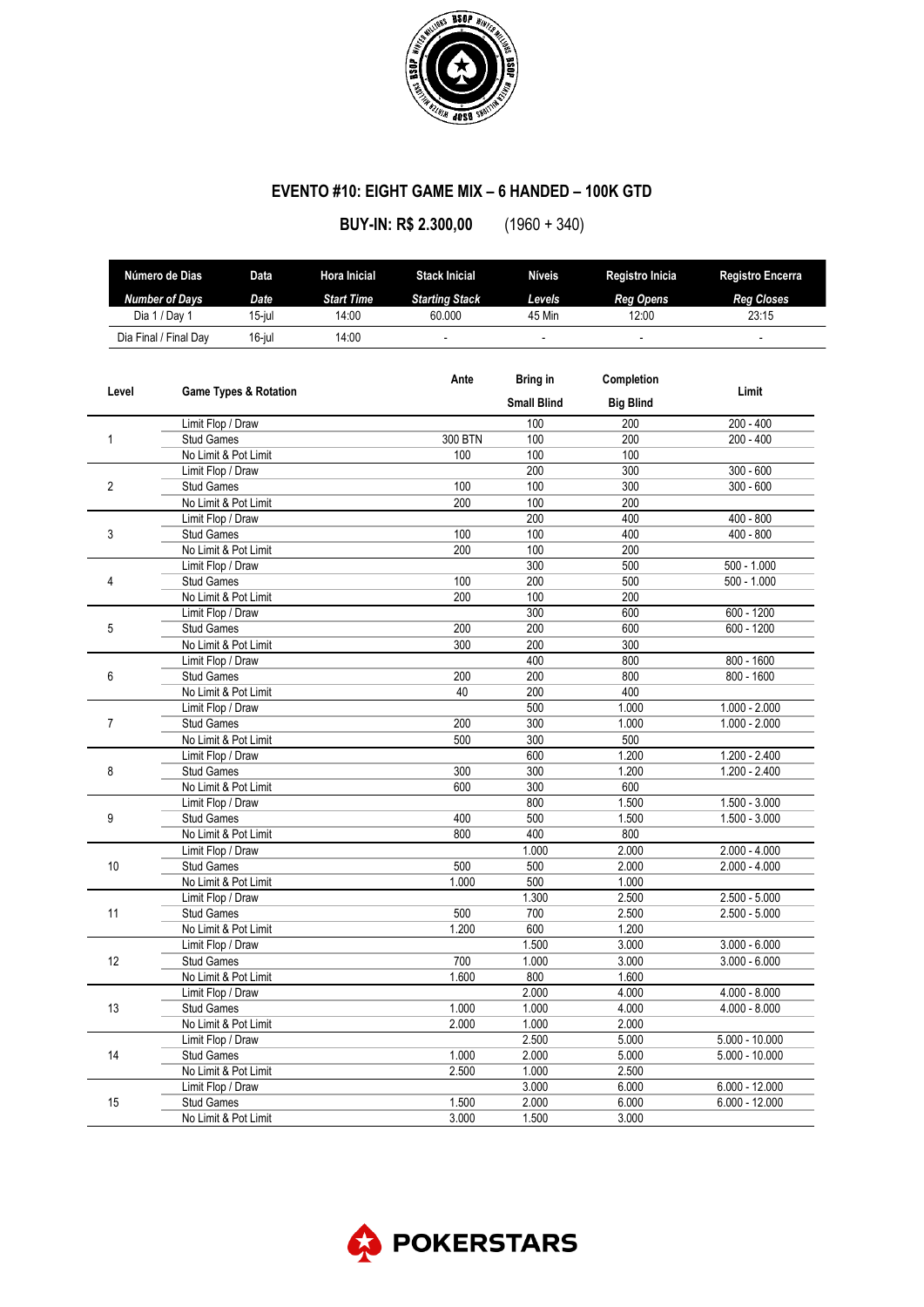

| Level    | <b>Game Types &amp; Rotation</b> | Antes               | Bring in<br>(Stud) | <b>Complete Forced</b><br><b>Bet</b> | Limit              |
|----------|----------------------------------|---------------------|--------------------|--------------------------------------|--------------------|
|          |                                  | NLH&<br><b>Stud</b> | <b>Small Blind</b> | <b>Big Blind</b>                     |                    |
| 16       | Limit Flop / Draw                |                     | 4.000              | 8.000                                | $8.000 - 16.000$   |
|          | <b>Stud Games</b>                | 2.000               | 2.000              | 8.000                                | $8.000 - 16.000$   |
|          | No Limit & Pot Limit             | 4.000               | 2.000              | 4.000                                |                    |
| 17       | Limit Flop / Draw                |                     | 5.000              | 10.000                               | $10.000 - 20.000$  |
|          | <b>Stud Games</b>                | 2.000               | 3.000              | 10.000                               | $10.000 - 20.000$  |
|          | No Limit & Pot Limit             | 5.000               | 2.500              | 5.000                                |                    |
| 18       | Limit Flop / Draw                |                     | 6.000              | 12.000                               | 12.000 - 24.000    |
|          | <b>Stud Games</b>                | 3.000               | 3.000              | 12.000                               | 12.000 - 24.000    |
|          | No Limit & Pot Limit             | 6.000               | 3.000              | 6.000                                |                    |
| 19       | Limit Flop / Draw                |                     | 8.000              | 15.000                               | 15.000 - 30.000    |
|          | <b>Stud Games</b>                | 3.000               | 5.000              | 15.000                               | 15.000 - 30.000    |
|          | No Limit & Pot Limit             | 8.000               | 4.000              | 8.000                                |                    |
| 20       | Limit Flop / Draw                |                     | 10.000             | 20.000                               | 20.000 - 40.000    |
|          | <b>Stud Games</b>                | 5.000               | 5.000              | 20.000                               | 20.000 - 40.000    |
|          | No Limit & Pot Limit             | 10.000              | 5.000              | 10.000                               |                    |
| 21       | Limit Flop / Draw                |                     | 13.000             | 25.000                               | 25.000 - 50.000    |
|          | <b>Stud Games</b>                | 5.000               | 7.000              | 25.000                               | 25.000 - 50.000    |
|          | No Limit & Pot Limit             | 12.000              | 6.000              | 12.000                               |                    |
| 22       | Limit Flop / Draw                |                     | 15.000             | 30.000                               | $30.000 - 60.000$  |
|          | <b>Stud Games</b>                | 7.000               | 10.000             | 30.000                               | 30.000 - 60.000    |
|          | No Limit & Pot Limit             | 16.000              | 8.000              | 16.000                               |                    |
| 23       | Limit Flop / Draw                |                     | 20.000             | 40.000                               | 40.000 - 80.000    |
|          | <b>Stud Games</b>                | 10.000              | 10.000             | 40.000                               | 40.000 - 80.000    |
|          | No Limit & Pot Limit             | 20.000              | 10.000             | 20.000                               |                    |
| 24       | Limit Flop / Draw                |                     | 25.000             | 50.000                               | 50.000 - 100.000   |
|          | <b>Stud Games</b>                | 10.000              | 20.000             | 50.000                               | 50.000 - 100.000   |
|          | No Limit & Pot Limit             | 3.000               | 12.000             | 24.000                               |                    |
| 25       | Limit Flop / Draw                |                     | 30.000             | 60.000                               | 60.000 - 120.000   |
|          | <b>Stud Games</b>                | 15.000              | 20.000             | 60.000                               | 60.000 - 120.000   |
|          | No Limit & Pot Limit             | 30.000              | 15.000             | 30.000                               |                    |
| 26       | Limit Flop / Draw                |                     | 40.000             | 80.000                               | 80.000 - 160.000   |
|          | <b>Stud Games</b>                | 20.000              | 20.000             | 80.000                               | $80.000 - 160.000$ |
|          | No Limit & Pot Limit             | 40.000              | 20.000             | 40.000                               |                    |
| 27       | Limit Flop / Draw                |                     | 50.000             | 100.000                              | 100.000 - 200.000  |
|          | <b>Stud Games</b>                | 20.000              | 30.000             | 100.000                              | 100.000 - 200.000  |
|          | No Limit & Pot Limit             | 50.000              | 25.000             | 50.000                               |                    |
| 28<br>29 | Limit Flop / Draw                |                     | 60.000             | 120.000                              | 120.000 - 240.000  |
|          | <b>Stud Games</b>                | 30.000              | 30.000             | 120.000                              | 120.000 - 240.000  |
|          | No Limit & Pot Limit             | 60.000              | 30.000             | 60.000                               |                    |
|          | Limit Flop / Draw                |                     | 80.000             | 150.000                              | 150.000 - 300.000  |
|          | <b>Stud Games</b>                | 30.000              | 50.000             | 150.000                              | 150.000 - 300.000  |
|          | No Limit & Pot Limit             | 80.000              | 40.000             | 80.000                               |                    |
| 30       | Limit Flop / Draw                |                     | 100.000            | 200.000                              | 200.000 - 400.000  |
|          | <b>Stud Games</b>                | 50.000              | 50.000             | 200.000                              | 200.000 - 400.000  |
|          | No Limit & Pot Limit             | 100.000             | 50.000             | 100.000                              |                    |

## **REGRAS GERAIS GENERAL RULES**

Torneio será jogado 6-handed.<br>
A modalidade será trocada a cada 6 mãos.<br>
Play will be 6-handed.<br>
Game will change every 6 hands. A modalidade será trocada a cada 6 mãos.

A modalidade inicial será definida por sorteio para todo o torneio. Initial game will be drawn for the entire tournament.

Redraws conforme anunciado.<br>
O registro encerra ao início do nível 11.

Este torneio permite reentradas ilimitadas até o início do nível 11. Em jogos de Flop NL o Ante será postado pelo Big Blind. In NL Flop Games the Ante will be posted from the Big Blind.

Inscrições tardias e alternates receberão um stack inicial completo.<br>A direcão poderá limitar o número máximo de inscritos a seu critério. Management may limit the maximum number of entries at its

A direção poderá não permitir inscrições tardias e/ou alternates.

A direção poderá modificar os períodos de registro a seu critério. Management may modify the registration periods at its discretion.

Por motivos de segurança uma parte ou toda a premiação poderá ser paga através de transferência bancária a critério da direção.

A premiação será tributada de acordo com a regulamentação de IRPF.<br>3% da premiação será retido para pagamento da equipe de tomeio. <br>3% off the prize pool will be withheld for tournament staff. 3% da premiação será retido para pagamento da equipe de torneio. As decisões do Diretor do Torneio são finais e não permitem recurso. Tournament Director's decisions are final and without appeal.

Registration closes at the start of level 11.<br>Tournament allows for unlimited Re-entries until start of level 11.

Management may limit the maximum number of entries at its discretion.<br>Management may not allow late signups and/or alternates.

For safety reasons a part or all of a player's winnings may be paid by bank wire transfers at management's discretion.